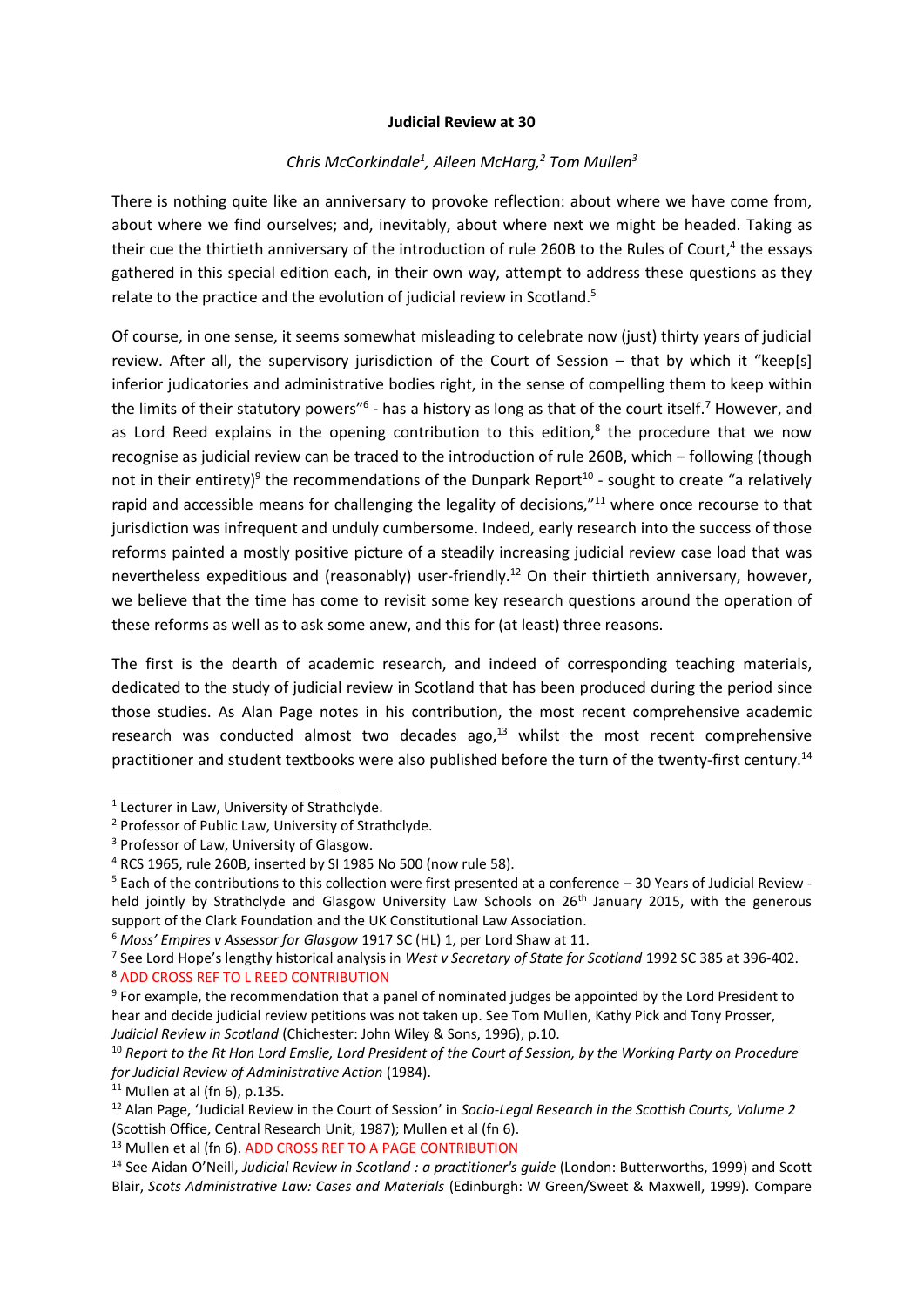This omission in the literature is all the more problematic given the link made by Lord Reed between (until recently) the paucity of administrative law teaching in Scottish law schools and (certainly by way of comparison to its expansion across the border during the 1970s) the stunted development of judicial review here in Scotland.<sup>15</sup> Certainly, judicial review is now a staple part of legal education in all Scottish law schools. Nevertheless, if we are to take seriously its distinctiveness (on which more below) the lack of research and teaching materials which pay adequate (and critical) attention to the nuances and idiosyncrasies of Scots administrative law must be addressed. The thirtieth anniversary therefore affords us a convenient opportunity to reflect upon the experience of the intervening period, to (re)assess the success (or otherwise) of the existing procedures, and in so doing to provide a much needed resource that will be of broad interest to fellow academics and students, as well as to practitioners in the field.

Secondly, the evolution of the supervisory jurisdiction has been accelerated during the past thirty years, first by membership of the European Union and by the constitutional reforms brought about by the New Labour government, and laterally by way of reforms made to that jurisdiction itself by an active Supreme Court. So, on the one hand, the impact of the Human Rights Act 1998 and the Scotland Act 1998 has been to confer upon the Court of Session (and, in relation to devolution issues, the Supreme Court) some of the characteristics of a constitutional court.<sup>16</sup> Meanwhile, and as Denis Edwards explains in his contribution, the fundamental effects on UK public law that flow from membership of the European Union have been felt on judicial review procedures (the making of preliminary references to the CJEU, for example), substantive grounds (most notably, proportionality review) and remedies (establishing a *right* to claim compensation from public authorities for damage caused as a result of their violation of rights or obligations conferred by EU law).<sup>17</sup> More than the authority to compel inferior bodies to remain within the limits of their statutory powers, the Court is now possessed of the authority to declare primary legislation made by the UK Parliament to be incompatible with the European Convention on Human Rights,<sup>18</sup> to strike down as unlawful primary legislation made by the Scottish Parliament that is deemed to fall outwith its legislative competence,<sup>19</sup> and to disapply primary legislation of the UK Parliament that brings UK law into conflict with EU law.<sup>20</sup> On the other hand, the jurisprudence of the Supreme Court has been equally

 $\overline{a}$ 

the paucity of Scottish materials with the vast array of up to date student texts which deal with judicial review primarily in England & Wales but which, for the most part, pay lip service to the nuances of Scots law.

<sup>15</sup> ADD CROSS REF TO L REED CONTRIBUTION

<sup>&</sup>lt;sup>16</sup> On which, see Lord Neuberger's address to the Legal Wales Conference 2014, 'The UK Constitutional Settlement and the Role of the UK Supreme Court' (10 October 2014), available at [https://www.supremecourt.uk/docs/speech-141010.pdf.](https://www.supremecourt.uk/docs/speech-141010.pdf)

<sup>17</sup> ADD CROSS REF TO D EDWARDS CONTRIBUTION

<sup>&</sup>lt;sup>18</sup> Human Rights Act 1998, s4. Such a declaration was made by the Court of Session sitting as an election court in *Smith v Scott* 2007 SC 345, relating to the vexed question of prisoner voting.

<sup>19</sup> See the complex and tragic case of *Salvesen v Riddell* [2012] UKSC 22, in which it was successfully argued that s72(10) of the Agricultural Holdings (Scotland) Act 2003 was incompatible with Article 1 Protocol 1 of the European Convention on Human Rights and therefore outwith the legislative competence of the Scottish Parliament.

<sup>20</sup> [1991] 1 AC 603. More recently, in *Benkharbouche and Janah v Embassy of the Republic of Sudan and others* [2015] EWCA Civ 33, the Court of Appeal upheld the decision by the Employment Appeals Tribunal to disapply elements of the State Immunity Act 1978 which conflicted with rights conferred on individuals by the European Charter of Fundamental Rights and Freedoms (ECFR). See also *R (on the application of Davis) v Secretary of State for the Home Department* [2015] EWHC 2092 (Admin), where the ECFR was used to disapply aspects of the controversial Data Retention and Investigatory Powers Act 2014 (DRIPA). Given the more direct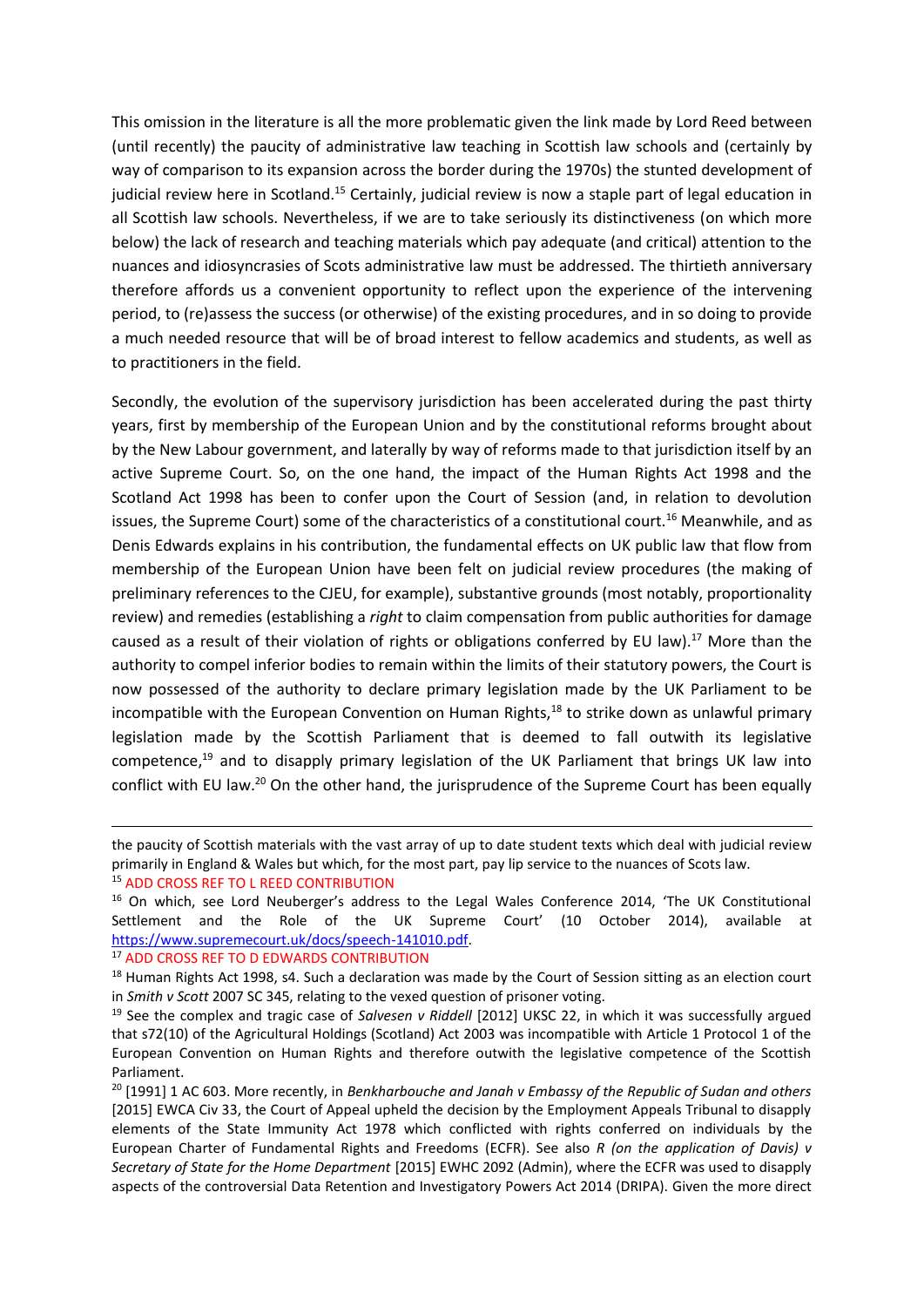transformative: chipping away at the stubborn distinction between intra vires and ultra vires errors of law; liberalising the law of standing so as to allow public interest litigants to petition the court in lieu of a private interest capable of enforcement; asserting the Rule of Law enforced by the courts as a constitutional fundamental capable of trumping primary legislation;<sup>21</sup> as Lord Reed has said, the Scots law on judicial review can no longer, as arguably was the case in 1985, presuppose that "the only function of the court's supervisory jurisdiction [is] to redress individual grievances [but must recognise and perhaps even give priority to] its constitutional function of maintaining the Rule of Law."<sup>22</sup>

Thirdly, as well as giving us an opportunity to look back on these developments, *this* anniversary is significant because it also marks a new beginning: thirty years after the introduction of rule 260B the civil court system in Scotland is about to undergo radical reforms with, *inter alia*, important procedural implications for judicial review that take effect from 22<sup>nd</sup> September this year. Whilst, as we have seen, early studies into the impact of the new procedure pointed to its success in creating an efficient means of challenging public authorities, Lord Gill's *Report of the Scottish Civil Courts Review* (the Gill Review), published in 2009, proposed a number of reforms that sought to improve the procedure further still, both for petitioners (placing a less onerous sufficient interest test on a statutory footing, and amending the rules of court to cater for the making of protective expenses orders) and for respondent public authorities (the introduction of a permission stage and three month time limit to raise proceedings). These reforms have not been uncontroversial: both their necessity and their capacity to improve the judicial review procedure have been strongly contested.<sup>23</sup> In his contribution, however, Tony Kelly looks beyond that prior debate to shift our focus towards the possible impact of these impending reforms and to lessons that we might learn from the application of similar procedures in England and Wales.

As we seek to take stock of the development of the supervisory jurisdiction over the past thirty years, and to look forward to the next thirty years, there are two key questions to ask about judicial review in Scotland. The first is how well equipped the Scottish procedure is to carry out its constitutional functions. As already noted, the fundamentally important role of judicial review in upholding the Rule of Law is more and more emphasised, and here the courts have an increasingly directive<sup>24</sup> role to play, not merely in ensuring that decision-makers stay within the letter of their

**.** 

and immediate remedial consequences of disapplication as opposed to the making of a declaration of incompatibility under s4 of the Human Rights Act, one might expect the ECFR to become an increasingly significant feature of the UK public law landscape.

<sup>&</sup>lt;sup>21</sup> However, note the subtly different approaches taken to reach this conclusion by Lords Hope and Reed in *AXA General Insurance v Lord Advocate* [2005] UKSC 56. For Lord Hope the rule of law is a separate and distinct source of constitutional authority which might, in extreme circumstances, trump not only Acts of the Scottish Parliament but perhaps Acts of (the UK) Parliament too (at [42]-[52]). Whilst Lord Reed agreed that Acts of the Scottish Parliament might be struck down where they conflict with the rule of law, for his Lordship this result would be achieved by way of statutory interpretation, applying the principle of legality to the Scotland Act 1998 (at [135]-[154]).

<sup>22</sup> *Walton v Scottish Ministers* [2012] UKSC 44 at 90.

<sup>23</sup> See, for example, A McHarg, 'Access to Judicial Review in Scotland' (30 July 2013) *UK Constitutional Law Association Blog*, available at [http://ukconstitutionallaw.org/2013/07/30/aileen-mcharg-access-to-judicial](http://ukconstitutionallaw.org/2013/07/30/aileen-mcharg-access-to-judicial-review-in-scotland/)[review-in-scotland/.](http://ukconstitutionallaw.org/2013/07/30/aileen-mcharg-access-to-judicial-review-in-scotland/) 

<sup>&</sup>lt;sup>24</sup> The terms 'directive' and 'protective' are taken from Aileen McHarg, 'Border Disputes: the Scope and Purposes of Judicial Review', in Aileen McHarg and Tom Mullen (eds), *Public Law in Scotland* (Edinburgh: Avizandum, 2006), pp. 234 – 236.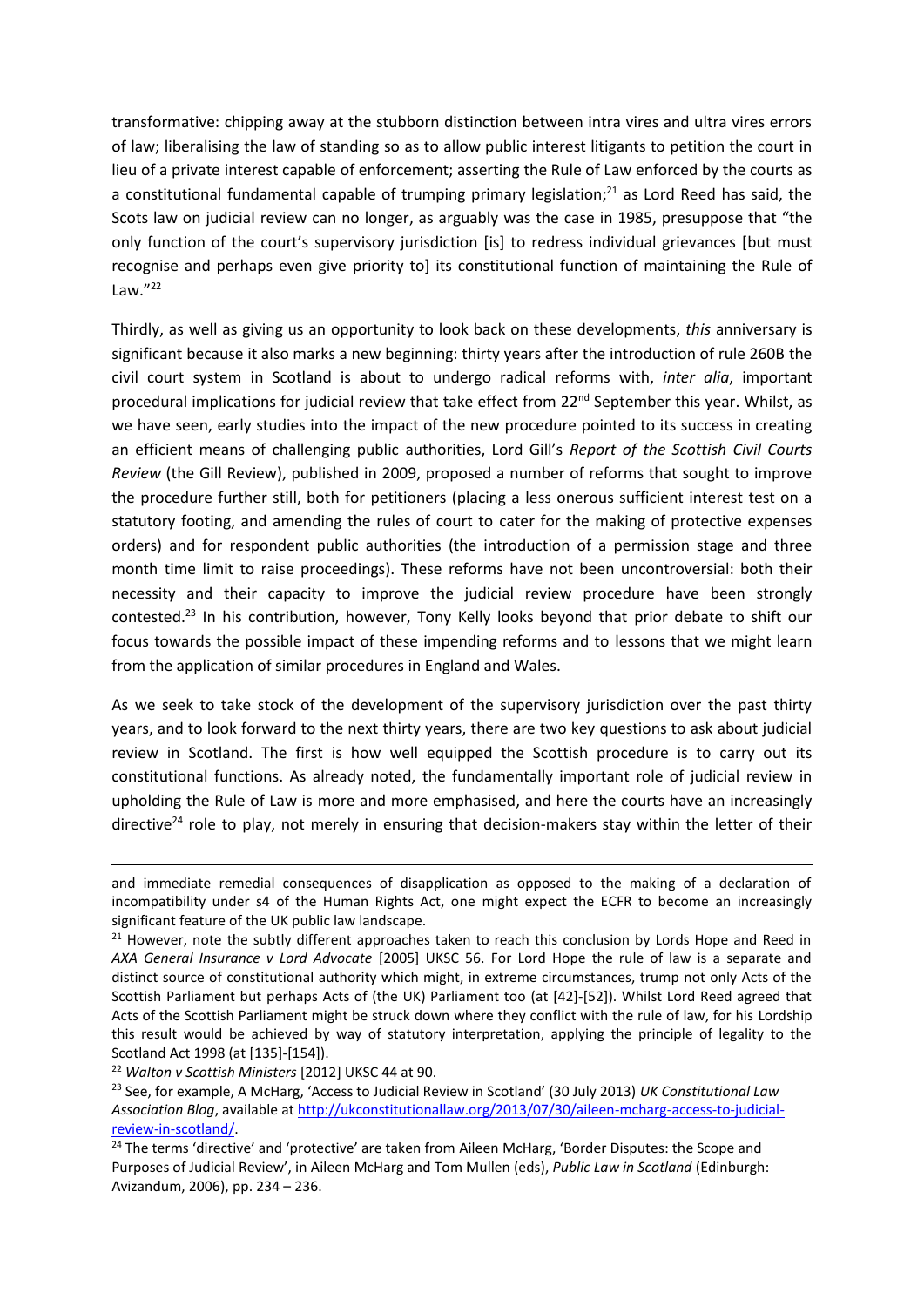legal mandates, but also in articulating the values that they understand to be encompassed within the Rule of Law. This in turn requires judges conducting judicial review to negotiate the tensions contained within an increasingly complex constitutional landscape: between the Rule of Law and Parliamentary Sovereignty, as well as both horizontal and vertical Separations of Powers. It is, however, important not to lose sight of the fact that judicial review continues to perform its traditional, protective function, that is, to act as a remedy of last resort for those with grievances against governmental bodies – and in Scotland also against a range of other decision-makers upon whom a jurisdiction has been conferred.<sup>25</sup>

In evaluating the effectiveness of judicial review, a number of issues need to be addressed. One important thing to know is how judicial review is actually used in practice. Page's article confirms that use of the jurisdiction in Scotland continues to be low, certainly as compared with England and Wales, and that moreover petitions are concentrated in a few areas, particularly immigration and prisons. As he rightly notes, statistics by themselves do not allow us to conclude whether judicial review is over- or under-used. Nevertheless, they provide a useful benchmark against which to assess the implications of recent or pending procedural reforms for the judicial review caseload. Kelly's discussion of the new time limit and permission requirement suggests that, paradoxically, litigation is likely to increase, at least in the short term, as practitioners try to work out what approach the courts will take to the grant of permission and application of time limits, but also as the stakes regarding choice of procedure (judicial review or ordinary action) become higher. Tom Mullen's essay considers the impact of reforms to standing, intervention and costs rules on the ability of pressure groups and others to use judicial review to advance public interest objectives.<sup>26</sup> The opening up of judicial review in this way is essential to the successful performance of its Rule of Law function, and many would argue that reform was long overdue. However, Mullen argues that barriers to public interest litigation remain, and that the Court of Session still appears to be more wedded to a grievance-remedial conception of the functions of judicial review.<sup>27</sup> Finally, it is also imperative to understand how judicial review fits into the wider landscape of administrative justice in Scotland. As Brian Thompson reminds us in his contribution, <sup>28</sup> judicial review is only one of a range of mechanisms that citizens may use to resolve their disputes with public bodies, and it has important interactions with those other mechanisms, both as the remedy of last resort, when others are not available or suitable, and as the apex dispute-mechanism, overseeing tribunals, ombudsmen and complaints-handlers as well as primary decision-makers. We therefore need to understand what are the distinctive and valuable functions that judicial review performs that other mechanisms cannot, and how well the administrative justice 'system' – if it can be called that – works as a whole.

The second question that arises is what, if anything, is distinct about the way in which judicial review *in Scotland* performs its constitutional functions. It is notable that, while the introduction of Rule 260B was inspired by similar reforms in England, the two procedures were not identical. In *West*, decided seven years later, the Inner House was also at pains to ensure that Scots law did not follow the approach of English law to the determination of the scope of judicial review, setting out instead a distinctive – some might say idiosyncratic – approach, which eschewed a public law/private law

 $\overline{a}$ 

<sup>25</sup> See *West*, above n?.

<sup>&</sup>lt;sup>26</sup> Cross-reference to Mullen.

<sup>&</sup>lt;sup>27</sup> See also Chris McCorkindale and Paul Scott, 'Public Interest Judicial Review in Cross-Border Perspective' (2015) 26(2) *King's Law Journal* (forthcoming, September). ???

<sup>&</sup>lt;sup>28</sup> Cross-reference to Thompson.